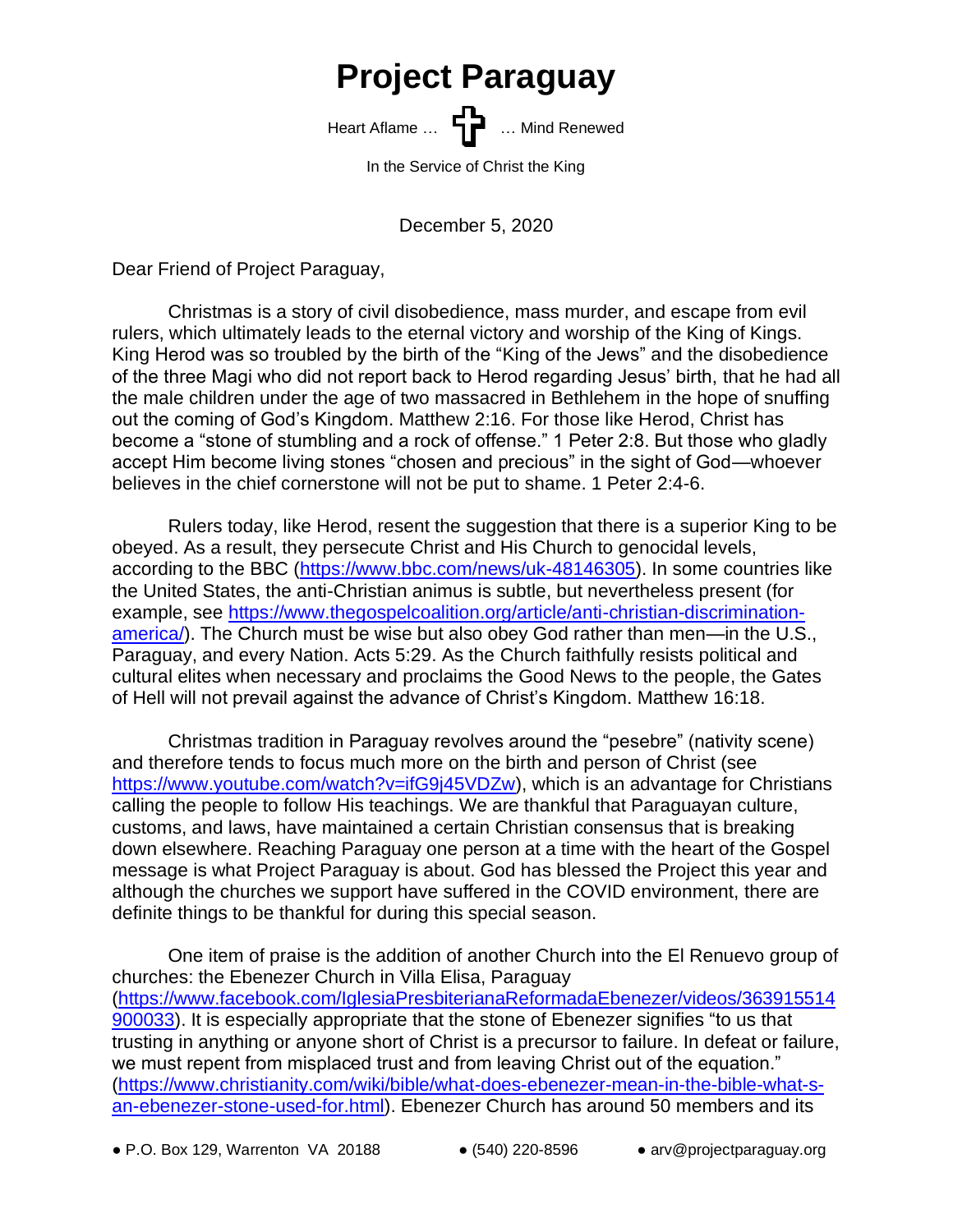interim Pastor, Victorio Recalde, is now under the El Renuevo umbrella and will be ordained by a Presbyterian Church in America delegation, probably next Fall. We therefore now work with four established churches (El Renuevo, Barrio Parque, Pura Vida, El Ebenezer) and one mission church, La Roca.

Next Summer, our hope is to organize a team that will work at La Roca, visit Ebenezer, and help Barrio Parque with food distribution and Bible classes to an indigenous people's group in the area. We also expect to organize a medical clinic. Please let us know if interested in participating. To get an idea of our activities during a Summer mission trip, please view the attached link of our 2019 trip: <https://www.youtube.com/watch?v=H0sBX9Yo4wk&feature=youtu.be>

We are also thankful that the Lord has answered our prayers regarding various health concerns of the people we know in Paraguay. Sisters Deidi, Rosana, and Mariana have recovered from COVID and Pastor Maureira is doing much better but still under observation and taking medications. His medical diagnosis was a myocarditis caused by a virus that affected the heart. His wife, Angela is preparing to undergo an operation to remove her thyroid. Please pray for these health needs.

As a result of the COVID-19 lockdowns that have devastated people's incomes, poor families are in special need this Christmas. For \$50, you can provide a week's worth of meals and household items to a family in need. You can also consider sponsoring a child at the Barrio Parque school for \$50 per month. *In this challenging time, please consider making a generous contribution to Project Paraguay.*

In every area of life, let us take up the whole armor of God to battle physical and spiritual evil, "bringing every thought into captivity to the obedience of Christ." 2 Cor. 10:5. May you and your family have a Blessed Christmas and New Year 2021. Turning the page on 2020 will doubtlessly be a joy for many!

For the PP Board,

Daylore

Albert Vettingz Sea Hill

Gordon Caylor Albert R. Veldhuyzen Kean Hyltoft Projects Director **Publications Director Projects Director** 

P.S. Your support for Project Paraguay's work is very much appreciated. Our estimated budget for 2020 is \$67,000. Given that we are all unpaid volunteers, all of these funds go to the support of the work in Paraguay. Thank you for your faithful prayers and actions in support of Christ's Kingdom! God Bless.